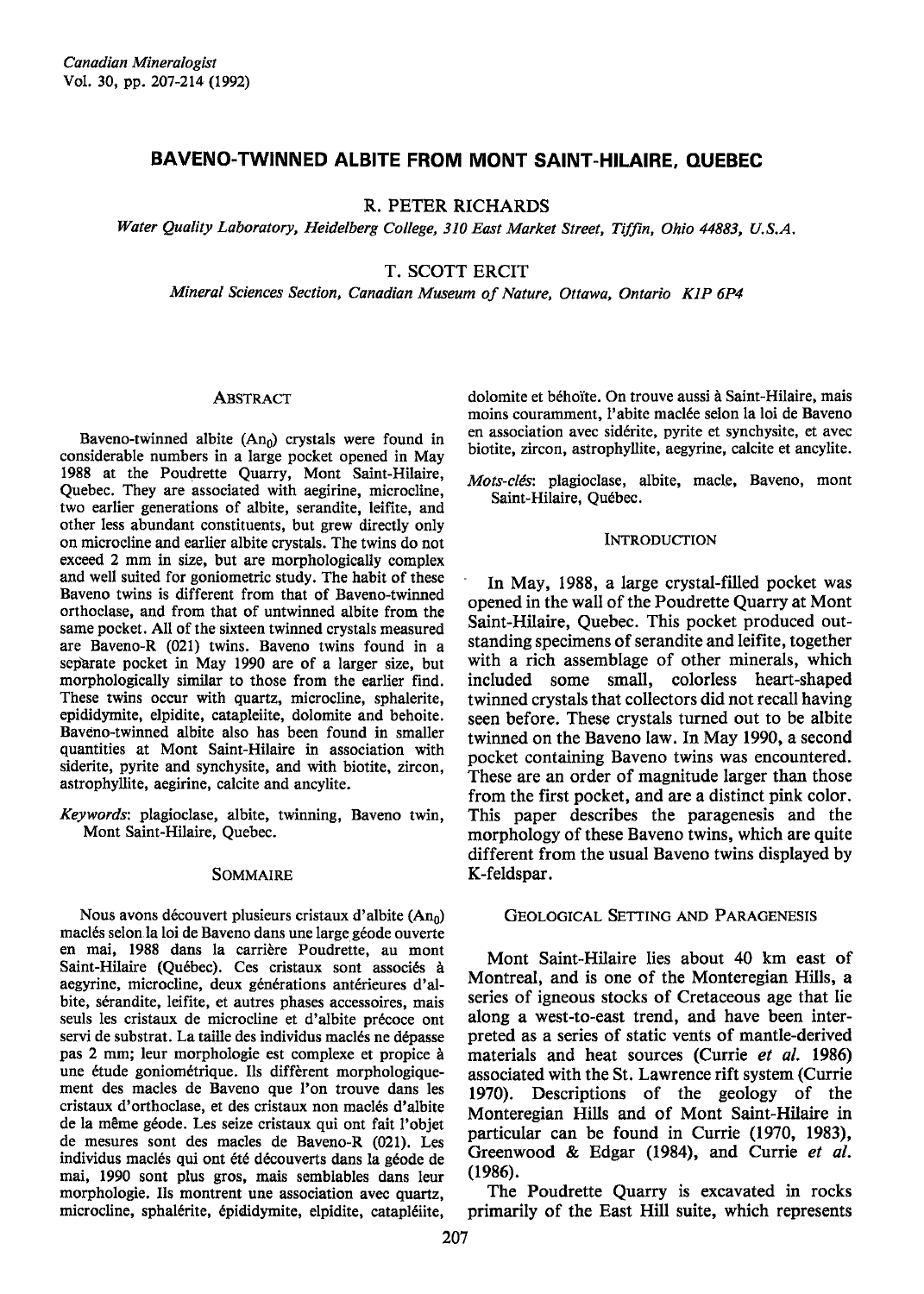the last intrusive event, and consists of a pipe of nepheline and sodalite syenites, phonolites, and intrusive breccias, with many xenoliths of the older igneous and sedimentary rocks. Well-formed crystals of a wide variety of minerals have been recovered from pockets in these rocks, at the Poudrette Quarry and the adjacent DeMix Quarry. More than 250 species have been identified at the quarries, many of them rare. The minerals of Mont Saint-Hilaire are described by Mandarino & Anderson (1989), Horváth & Gault (1990), in many papers referenced therein, and by Fisher & Glenn (1989).

The pocket opened in May 1988 was encountered in the southeastern wall of the quarry, at the contact between hornfels and nepheline syenite. The pocket was a pipe-like structure, as much as 60 cm in diameter, rising steeply into the wall of the quarry for at least 4 meters. The pocket contained large crystals of aegirine, serandite and leifite (Robinson & King 1989), twinned manganneptunite, willemite, rhodochrosite, sphalerite, polylithionite, microcline, and albite, including abundant Baveno twins to 2 mm across. A preliminary report on these Baveno twins was given by Richards (1989). Most of the research for this paper was performed on specimens from this pocket, i.e., on approximately 2@ Baveno twins. Much more material from the pocket is in the hands of collectors who visited Mont Saint-Hilaire around this time. In all probability, thousands of Bavenotwinned albite crystals were recovered. The sequence of mineral deposition in this pocket, based on overgrowth relationships, is shown in Table l.

The pocket encountered in May 1990 was hosted by a microcline-rich pegmatitic phase of the nepheline syenite, near its contact with a sodalite syenite (M. Picard, pers. comm.). The pocket contained abundant albite and microcline, with Iesser amounts of quartz, and uncommon accessory species. Baveno-twinned albite constituted much less than 1% of the euhedral albite crystals;

TABLE 1. PARAGENESIS OF THE MINERAL ASSEMBLAGE IN THE 1988 POCKET.

| Aegirine<br>Albite 1 <sup>t</sup><br>Microcline<br>Albite 2 <sup>t</sup><br>Baveno-twinned albite<br>Mangan-neptunite<br>Serandite<br>Polylithionite<br>Rhodochrosite<br>Leifite<br>Willemite<br>Sphalerite |  |  |
|-------------------------------------------------------------------------------------------------------------------------------------------------------------------------------------------------------------|--|--|
|                                                                                                                                                                                                             |  |  |

Paragenesis is based on overgrowth relationships observed in samples from the pocket.

T Albite 1 consists of large platy crystals, usually Carlsbad twinned. Albite 2<br>consists of crusts of microcrystalline crystals.

however, crystals were typically in the range of 2 to 5 mm across, with a maximum of 8 mm. Materials available to us from this pocket comprise about 10-20 Baveno twins, collected by M. Picard and J. van Velthuisen of the Canadian Museum of Nature. Material from this pocket obtained by other collectors may also contain Baveno twins.

The paragenesis of the 1990 pocket is relatively simple, with early large microcline crystals followed by smoky quartz and pink albite. The earliest albite crystals are platy albite-Carlsbad twins, and the Baveno twins are of the epitactic type described below. Later mineralization included sphalerite and galena, elpidite, platy twinned epididymite, micaceous catapleiite, dolomite and, rarely, behoite.

Baveno-twinned albite also occurs on a specimen of twinned siderite purchased by RPR from a specimen dealer. The data on the locality do not indicate which quarry the specimen came from. On this specimen, the crystals are of the auto-epitactic type, are relatively crudely formed, and lack the infilling faces seen on other examples. Their appearance is similar to Figure 2F. They are associated with siderite and minor pyrite and synchysite.

A single Baveno-twinned albite occurs in autoepitactic orientation on a platy crystal of albite collected by RPR from the Poudrette Quarry in June 1990. Associated minerals are zircon, biotite, acicular astrophyllite, and late-stage aegirine, calcite, and ancylite. This crystal is very similar morphologically to those from the 1988 pocket.

# BAVENO TWINNING IN PLAGIOCLASE

Baveno twins are normal twins, i.e., twins by reflection, with twin plane and usually composition plane  ${021}$ . In orthoclase, the two planes  $(021)$  and (021) are equivalent and produce twins with identical interfacial angles. In plagioclase, these two planes are not equivalent because of the triclinic symmetry, and twins on (021) have different interfacial angles across the twin plane than twins on (021). Twins on (021) are designated as right Baveno twins, or Baveno-R twins, and those on (021) are designated left Baveno twins, or Baveno-L twins.

Baveno twins of plagioclase occur sparingly among the phenocrysts seen in thin sections of igneous rocks, and even more rarely among albite crystals in veins and pockets in igneous and metamorphic rocks. Smith (1974) reviewed many earlier studies, and presented summary tables to indicate that Baveno twins generally constitute less than 10% of the twinned plagioclase crystals observed. Vinczéné Szeberényi (1977) and Vincze-Szeberényi (1972) reported that Baveno twins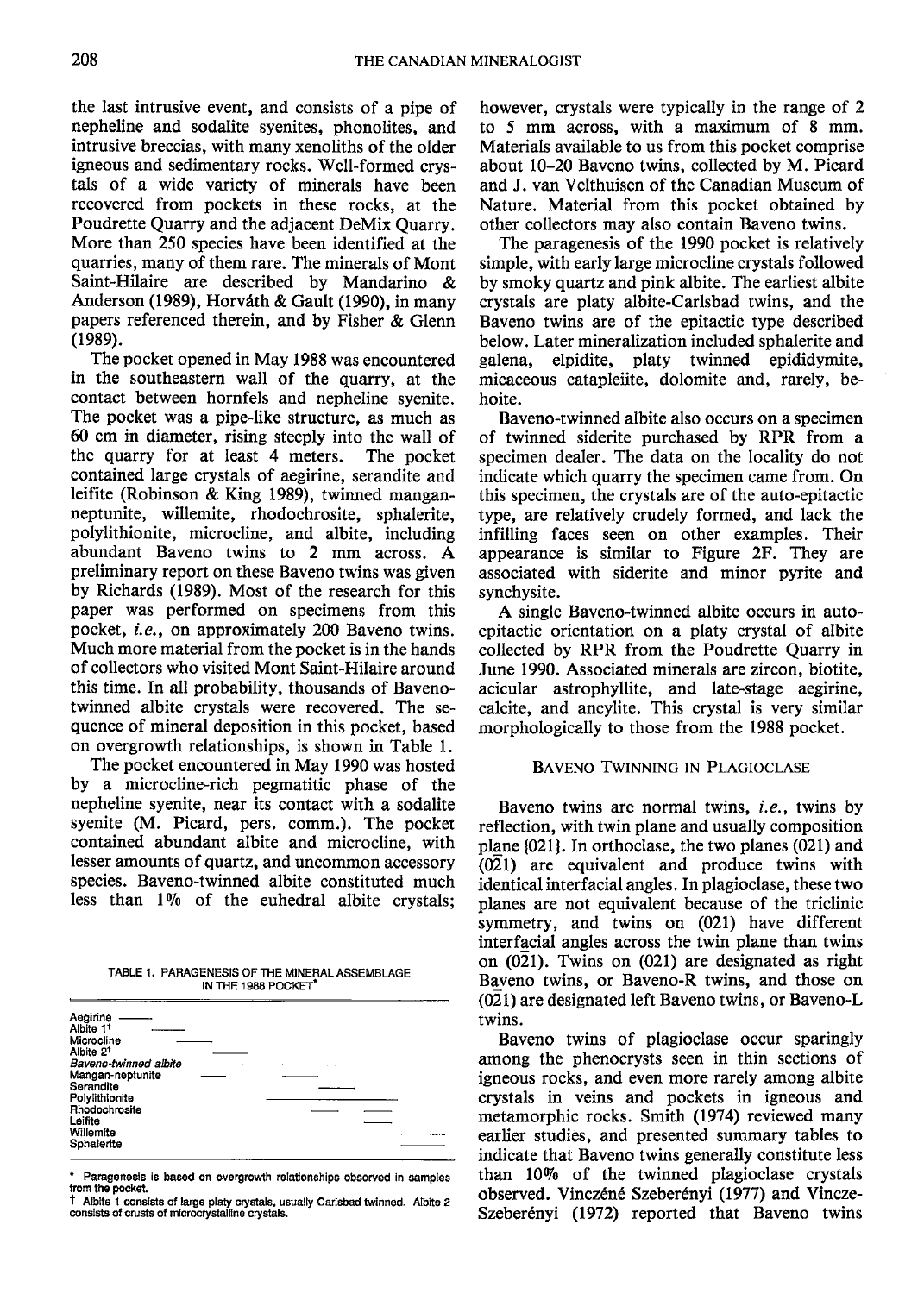comprise from 3 to 15Vo of all twinned phenocrysts  $(An_{60}$  to  $An_{85})$  in some andesites in Hungary. Both Baveno-R and Baveno-L twinning were observed, with Baveno-R invariably more common.

Baveno twinning appears to be more common in plagioclase with a substantial An content than in albite. However, Donnelly (1963) reported infrequent Baveno-L-twinned albite in felsites from Wales and quartz keratophyres from the Virgin lslands. Talapatra (1966) found complexly twinned albite containing Baveno-R twinning in sodic granites from Bihar, India. Most of these twins consist of two units related by the Carlsbad law. Baveno twinning is contained within these units, as is lamellar Albite-Ala B twinning.

Morphological descriptions cannot be made with any great precision using thin sections, but require crystals that either grew in a void in the rock, or have weathered out of the enclosing matrix. Baveno-twinned albite of this sort is apparently very rare. Baveno twinning in albite was first described by Neumann (1832), in a specimen from Tirol, Austria. Goldschmidt (1916) illustrated six Baveno twins in his section on albite. However, two of these show albite epitactic on a Bavenotwinned orthoclase crystal; thus the Baveno twinning of the albite is merely inherited from the twinned substrate. Two figures illustrate substrate. Two figures illustrate Neumann's crystal, and the other two are drawings of a second twin (Baveno-R) from Schirm in Tirol (Brezina 1873). None of the authors cited above mention any other examples of Baveno-twinned albite, and Brezina implied that no other crystals were known to him. A literature search (GEOREF, GEOBASE) produced only two references to Baveno twinning in albite; these references contained no further morphological descriptions of Baveno-twinned albite. Thus, previous morphological descriptions of Baveno-twinned albite seem to be based on only two crystals.

# X-RAY CRYSTALLOGRAPHY

Twinning in the albite from Monr Saint-Hilaire was studied by the precession method. All photographs were taken with Zr-filtered Mo $K\alpha$  X radiation using a Supper precession camera. A small fragment of one twin that includes material from both twin members, spanning the twin plane, was used in the study. This fragment was mounted on a goniometer head with the twin plane normal to the fiber axis and, therefore, parallel to the incident X-ray beam. This arrangement allowed for a comparative study of the complete twin versus one component without changing the crystal orientation.

Orientation photographs were taken on one twin member until the reciprocal axes  $Y^*$  and  $X^*$  were identified, and the orientation could thereby be deduced. At this stage, both twin members were exposed to the X-ray beam, and by taking a number of photographs at various settings of the drum, the diffraction pattern of the second twin component could be indexed. The twin plane was deduced as being [021]. Unit-cell parameters were measured from the precession photographs; these are  $a \, 8.13$ , b 12.77, c 7.14 Å,  $\alpha$  94.0°,  $\beta$  116.5°,  $\gamma$  87.8°, and are indicative of low albite. Estimates of precision for axis lengths are  $\pm$  0.01 Å, for angles  $\pm$  0.1°.

# **CHEMISTRY**

Electron-microprobe analyses were carried out with a JEOL 733 electron microprobe equipped with Tracor-Northern TN 5500 and TN 5600 automation. Operating conditions were  $15 \text{ kV}$ ,  $20$ nA, 25-s count time,  $40$ - $\mu$ m defocussed beam. Data reduction was done with a conventional ZAF routine in the Tracor-Northern TASK series of programs. No elements with Z greater than 10 other than Na, K, Al and Si were detected in the energy-dispersion spectra; Fe and Ca were sought with wavelength-dispersion spectrometers during data collection, but were not detected. Albite (Na, Al, Si) and sanidine (K) were used as standards.

Compositions of three albite crystals are given in Table 2. Minor differences in potassium content are noted between crystals from the 1988 and 1990 pockets, but not between Baveno twins and non-Baveno twins from the same pocket. The anorthite content is negligible in all cases: the detection limit for calcium was 0.02 wt.9o CaO

TABLE 2. ELECTRON-MICROPROBE DATA ON THREE ALBITE TWINS\*

|                                                                                   |                                                      | 2                                                    | з                                                    |
|-----------------------------------------------------------------------------------|------------------------------------------------------|------------------------------------------------------|------------------------------------------------------|
|                                                                                   |                                                      | Weight %                                             |                                                      |
| Na2O<br>K2O<br>Al <sub>2</sub> O <sub>3</sub><br>SiO <sub>2</sub><br>Fe2O3<br>CaO | 11.44<br>0.12<br>19.08<br>68.07<br>ND<br>ND<br>98.71 | 11.64<br>0.03<br>19.42<br>68.21<br>ND<br>ND<br>99.30 | 11.50<br>0.05<br>19.33<br>68.33<br>ND<br>ND<br>99.21 |
|                                                                                   |                                                      | Cations per 32 atoms of Oxygen                       |                                                      |
| Nа<br>κ<br>AI<br>Si                                                               | 3.92<br>0.03<br>3.98<br>12.03<br>19.95               | 3.97<br>0.01<br>4.02<br>11.99<br>19.99               | 3.92<br>0.01<br>4.01<br>12.01<br>19.95               |

Each result represents the average of two analyses.

1. Baveno-twinned albite from 1988 pocket.

Baveno-twinned albite from 1990 pocket.

Albite-twinned albite associated with sample 2. ND: not dolected.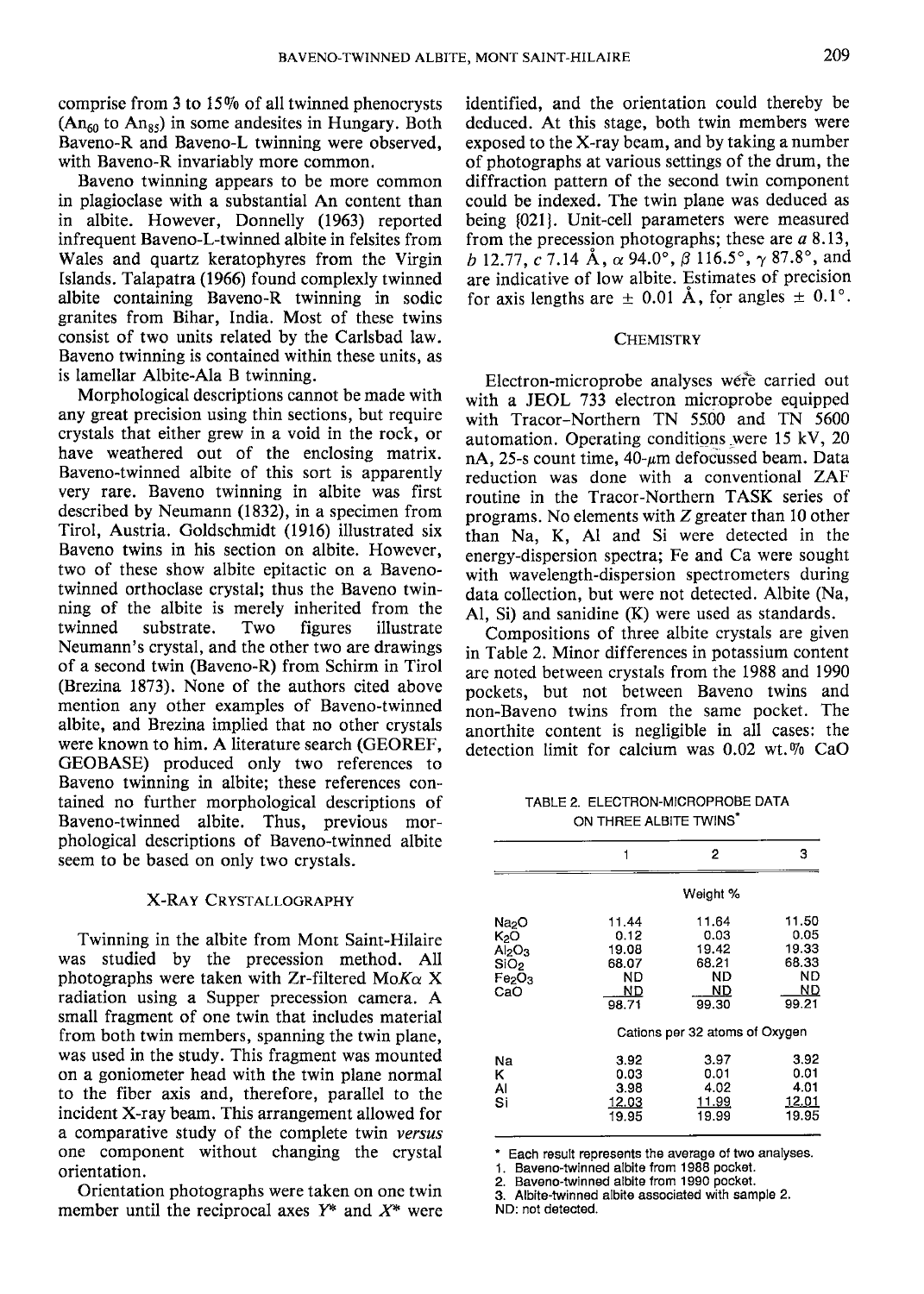

Frc. l. Scanning electron-microscope images of representative Baveno-twinned albite crystals from the 1988 pocket. Unless otherwise noted, the scale bar is 0.6 mm long. A. A twin viewed from a position similar to that of Figure 2C, right side. Note the platy "flanges" along the lower extremes of the twin. B. The same crystal, viewed from the end, and comparable to Figure 2B, but rotated through 180°. C. Another crystal, viewed from the same orientation as Figure 1A, showing large  $\pi$  faces and different-sized twin halves. The twin is about 1 mm in horizontal dimension. D. A large platy crystal of albite with three auto-epitactic Baveno-twinned albite crystals, viewed in the same orientarion as Figure 1A. Note the small auto-epitactic twin with simple rhomboidal morphology' comparable to Figure 2E. The scale bar is 0.8 mm. E. The same specimen viewed with the "host" albite, and (001) of the outer half of the twin, nearly parallel to the plane of the page. F. Another view of the twin shown in Figures 1A and lB, with the twin plane nearly horizontal.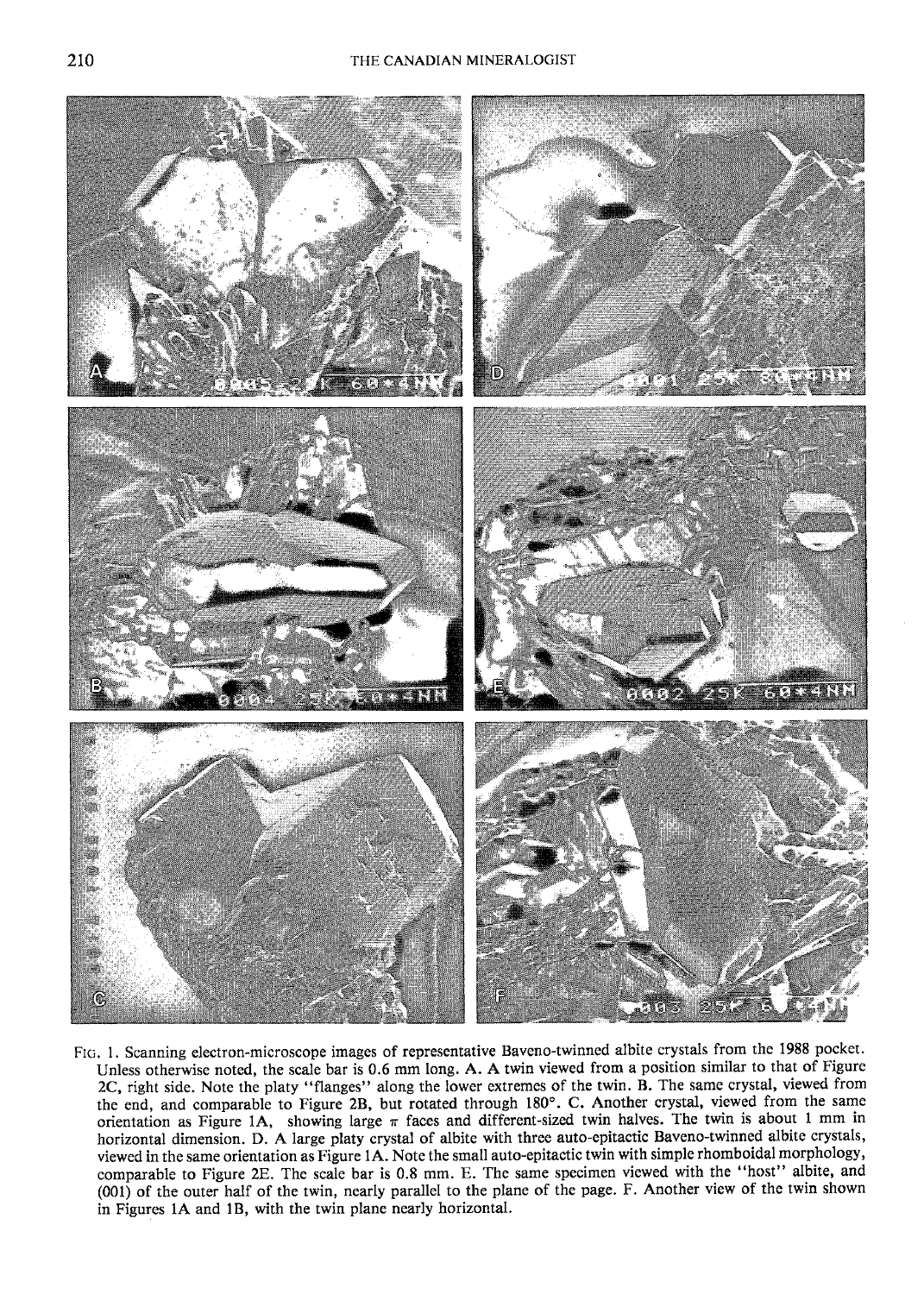under the operating conditions stated above, and calcium was not detected in any crystal. No evidence of zoning was detected when spots near the core of the crystals were compared with those near the margin.

## **MORPHOLOGY**

The suite of twins from the 1988 pocket was studied with a binocular microscope to determine the range of their morphological expression. Three crystals that spanned the range of morphology were selected for goniometric study. These were measured on a Stowe two-circle goniometer, and indexed by comparison of their stereographic projections with theoretical projections produced by the program SHAPE (Dowty 1980, King 1990), and by use of observed zonal relationships. The positions of the (001) cleavage and of faces in the [001] zone were used as absolute reference-points. Uncertain forms were verified by comparison of their interfacial angles to well-established faces with those calculated from the cell constants derived from the X-ray studies. Idealized drawings of crystals representing the range of observed morphologies were prepared using SHAPE, and compared to actual specimens to verify the accuracy of the morphological interpretation. The twin plane  $(0\overline{21})$  was used in preference to  $(0\overline{21})$ , because it produced positive indices for most of the faces present on the crystals.

The range of morphology of the Baveno twins from the 1988 pocket is illustrated in Figures 1 and 2. Table 3 gives the correspondence between Miller indices and face symbols used in the drawings in Figure 2. The crystals share a consistent morphology, characterized by the development of o and y as major faces. The major zones are [001], with the faces  $z$ , M,  $a$ , m, f, and  $b$ , and [101], with the faces  $\pi$ , **o**, and **P**. The faces **o**, **M**, and **y** lie in the zone [112]. The crystals from the 1990 pocket are morphologically similar to those from the 1988



Fto. 2. Drawing of representative crystals of Baveno-twinned albite from the 1988 pocket. A. A crystal with large c (001) and  $m$  (110) faces. B. The same crystal, rotated 180 $^{\circ}$  about the vertical axis in the plane of the paper. C. The same crystal rotated 120° relative to 2B, about the horizontal axis in the plane of the paper. D. A crystal of less blocky aspect, due to the development of large  $z(130)$  and  $f(130)$  faces and incomplete filling of the re-entrant angle. E. A crystal with a diamond-shaped cross-section, a result of large c (001) and m (110) faces, small y (20I) and  $M$  (110) faces, and missing  $z$  (130) and  $f$  (130) faces. F. A Baveno-twinned platy albite crystal, with no twinning-related distortion of habit. Crystals of this habit have been iound in the siderite-synchysite association. Figures 2D-F are in the same orientation as Figure 24.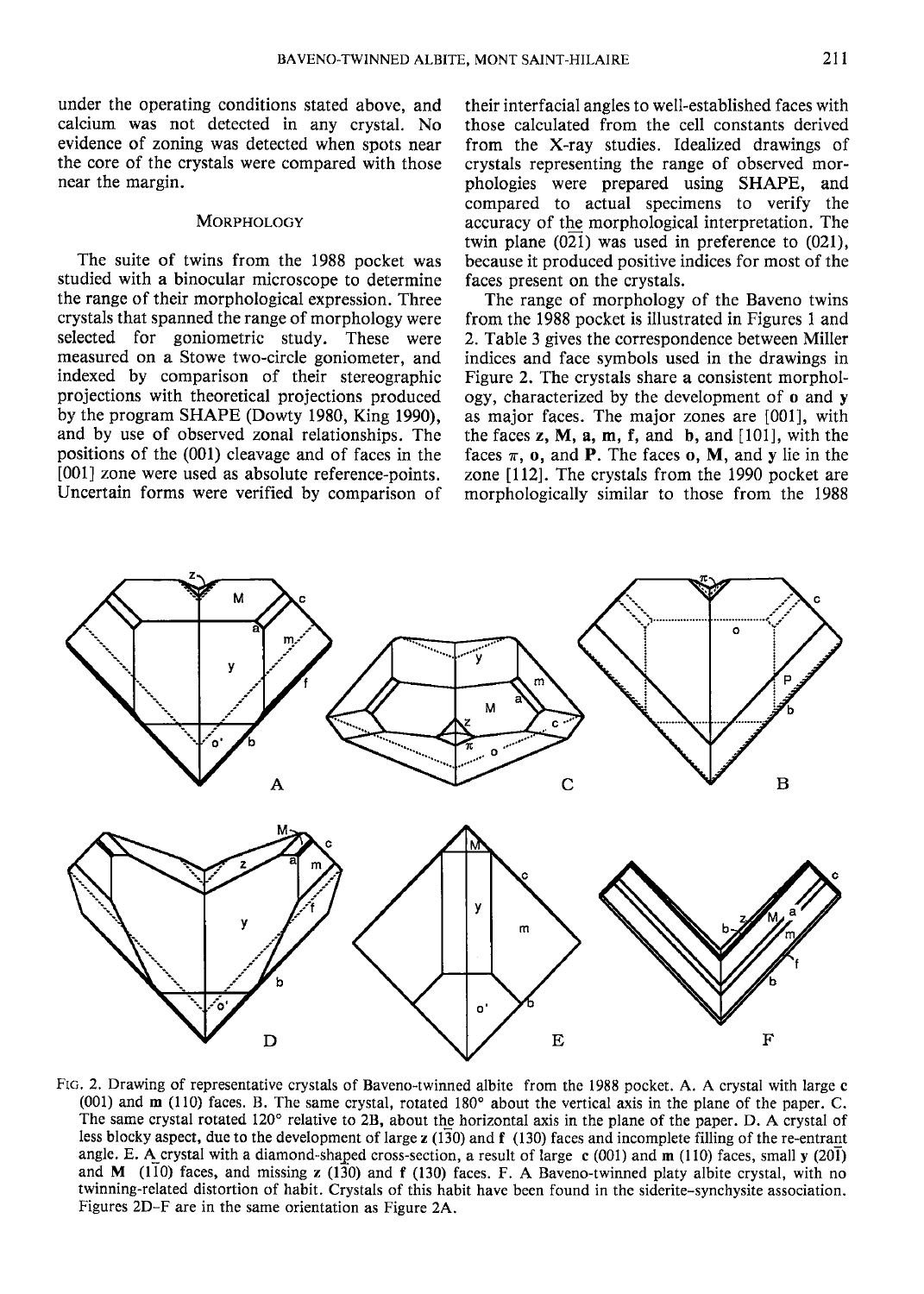TABLE3. FACES OBSERVED ON BAVENO.TWINNED ALBITE'

| Face Symbol | Miller indices   |  |
|-------------|------------------|--|
| у           | $20\overline{1}$ |  |
| O           | 111              |  |
| a           | 100              |  |
| b           | 010              |  |
| C           | 001              |  |
| Z           | 130              |  |
| М           | $1\overline{1}0$ |  |
| m           | 110              |  |
| f           | 130              |  |
| o'          | $11\overline{1}$ |  |
| π           | $\overline{131}$ |  |
| p           | $\overline{1}11$ |  |
| y'          | $\overline{2}01$ |  |
| M.          | <u> 110</u>      |  |

\* Separate letters are assigned to (hkl) and (hkl ), if both occur, because of characteristic differences in size and position introduced by twinning.

pocket, but usually simpler, lacking some of the modifying faces.

Baveno-R twinning cannot be reliably distinguished from Baveno-L twinning by eye, because the interfacial angles across the twin plane are too similar. For certain pairs of faces, however, the difference in interfacial angles is large enough that the distinction can easily be made by goniometric measurement. Sixteen twins were selected from the 1988 pocket materials, and at least one diagnostic pair of faces was measured for each twin. All of the measured twins are Baveno-R twins; data are available upon request from the senior author. The probability of this result arising by chance, assuming that Baveno-L and Baveno-R twinning are equally likely to occur, is vanishingly small (<0.00002). This indicates that some combination of structural and environmental factors strongly favored the development of Baveno-R twins in this pocket.

The habit of these Baveno-twinned albite crystals is quite different from that of typical Baveno twins of orihoclase, which are usually of a somewhat elongate prismatic habit. The nearly square prism of orthoclase Baveno twins is composed of c and b faces belonging to each half of the twin. In the Baveno-twinned albite from Mont Saint-Hilaire, the axis of this prism is a short dimension, and the prism is interrupted by other faces, particularly o. The relationship between the two habits is shown in Figure 3. The Baveno-twinned albite shown by Goldschmidt (1916) is intermediate in habit between these two, with a short but easily identified prism.

The habit of the albite Baveno twins from both the 1988 and 1990 pockets also is different from that of associated crystals of albite that lack Baveno twinning. These are of a platy habit, with large t0l0l faces, generally contain lamellar albite twinning, and commonly are contact Carlsbad twins. Figure 2F illustrates the appearance expected of an otherwise untwinned crystal of this habit if twinned on the Baveno law. The Baveno-twinned<br>albite associated with siderite, pyrite, and albite associated with siderite, pyrite, synchysite (described above) has this habit. Some of the more typical Baveno-twinned crystals have segments of this general appearance as an outer sheath  $(e.g., Fig. 1A)$ .

The blocky habits of the typical crystals appear to be a result of enhanced growth, which fills in the re-entrant caused by twinning, a pattern familiar from Japan-law twins of quartz and "butterfly" twins of calcite, among other minerals. Many of these Baveno twins have lamellar albite twinning along the outer margins of the crystals, but albite twinning has not been observed in the central region. The central region also is usually the most transparent, free of both solid and fluid inclusions.

Typically, Baveno twins from both pockets are developed on finely crystalline masses of albite. In some instances, twins are found in (auto)epitactic orientation on earlier-formed, large platy crystals of albite or microcline (Figs. lD-F). Single hosts commonly have many twins on one crystal surface. The (010) face of the lower twinned individual is in contact with the (010) face of the host crystal, bringing the (001) face of the upper individual essentially parallel to the (010) face of the host. Both the nucleation of the new crystal and the twinning occurred nearly simultaneously. A few of these epitactic twins have orientations, relative to the rest, which are suggestive of albite or Carlsbad twinning. However, it is not clear whether these are twinned relative to the host crystal, or are in alignment with segments of the host crystal that are themselves twinned.

In no instance has Baveno-twinned albite been observed growing on a non-feldspar substrate. The Baveno twins oriented on pre-existing albite crystals clearly represent a separate nucleation event. Apparently, the nucleation advantage presented by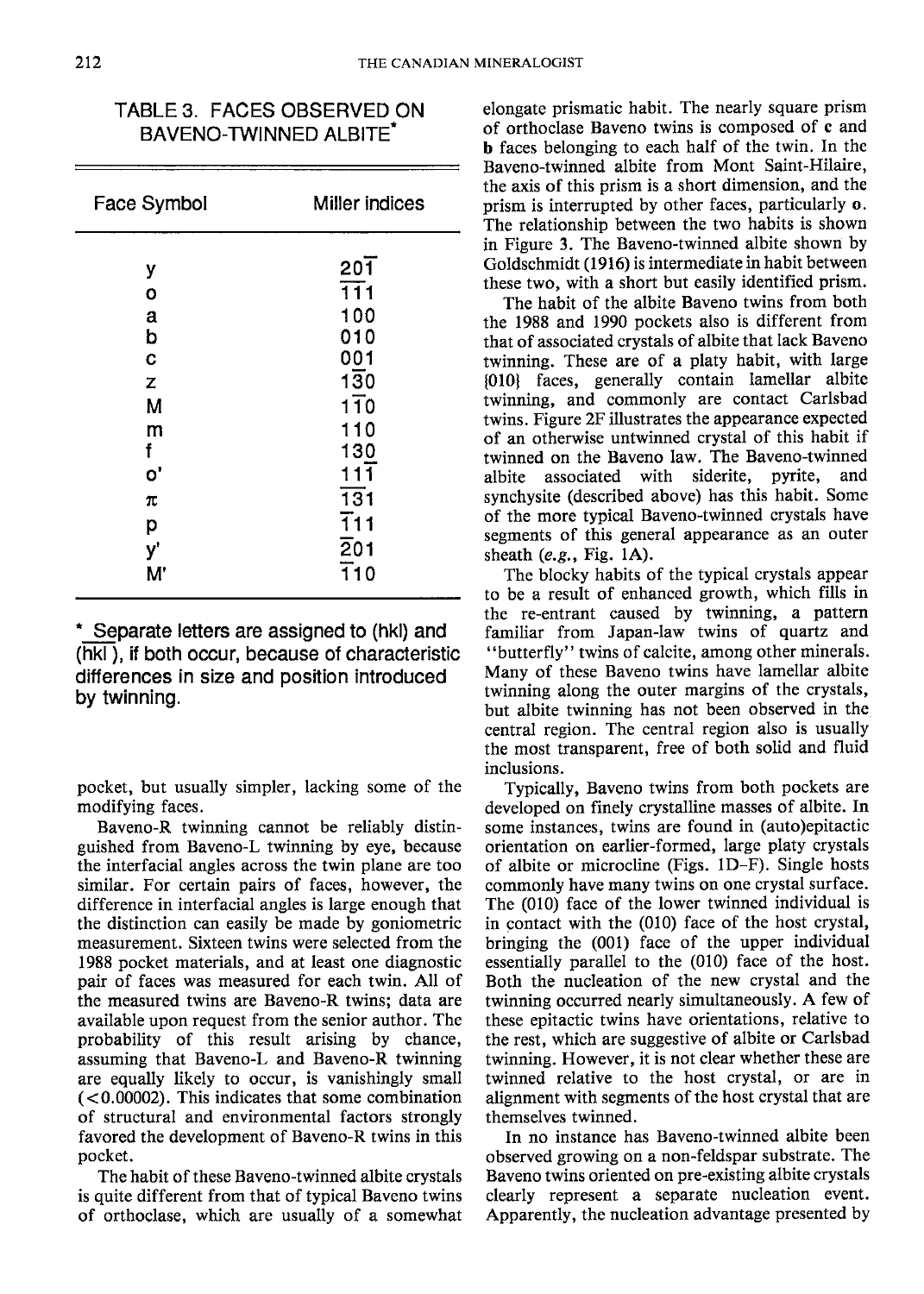

FIG. 3. A typical Baveno twin in orthoclase  $(A)$ , and a Baveno twin in albite from Mont Saint-Hilaire (B). Forms are identified in Table 3. In orthoclase, M and m belong to the same form, as do o and p.

these abundant substrates prevented the development of sufficient supersaturation to allow nucleation on other substrates. This observation suggests that the twins observed on fine-grained albite substrates also are epitactic, but on hosts too small to detect in most cases.

### CONCLUSIONS

Although Baveno-twinned albite appears to be rare in hydrothermal settings elsewhere, it must be

regarded as moderately common at Mont Saint-Hilaire. Crystals from Mont Saint-Hilaire are well-formed Baveno-R twins, which differ in morphology from Baveno twins of K-feldspar and from rare Baveno twins of albite elsewhere. It seems probable that further, as yet unrecognized examples of Baveno-twinned albite exist in the many collections from Mont Saint-Hilaire. These may include crystals from additional pockets, with different parageneses. We would welcome the opportunity to examine any materials of this sort.